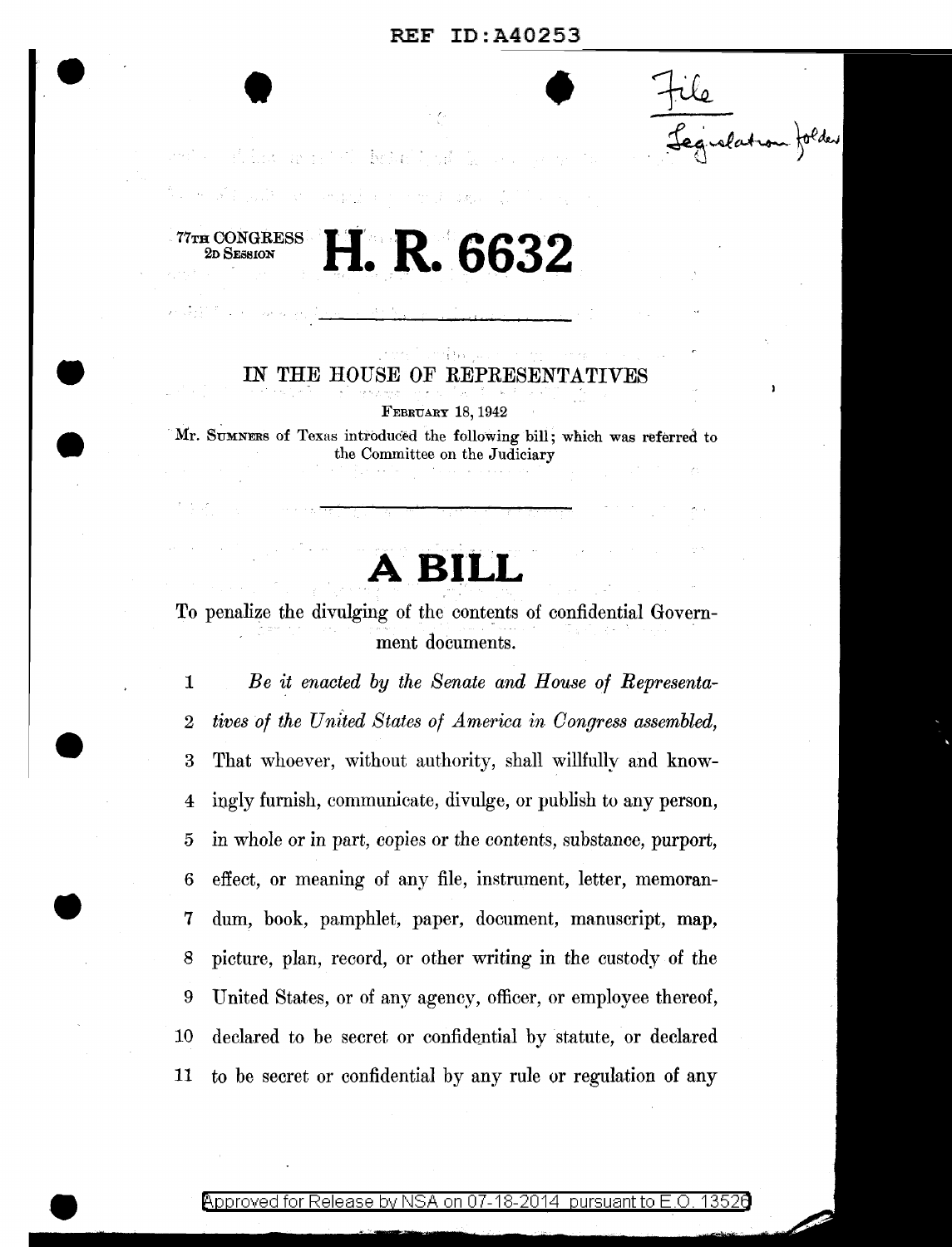$\begin{array}{|c|c|c|}\n\hline\n2 & 0 & \mbox{if } 2\n\end{array}$ 1 department or agency of the United States of which he has 2 knowledge or which has been published in the Code of 3 Federal Regulations or in the Federal Register, shall be fined 4 not more than \$5,000 or imprisoned for not more than two 5 years, or both. The provisions of this section are in addition 6 to, and do not supersede, other laws.

7 SEc. 2. The head of any executive department, inde-8 pendent establishment, or other agency may authorize the 9 disclosure ·of information not declared to be secret or confi-10 dential by statute in the custody of his department, establish-11 ment, or agency to particular persons or classes of persons 12 or to the public generally. The provisions of section 1 of 13 this Act shall not apply to disclosures so authorized.